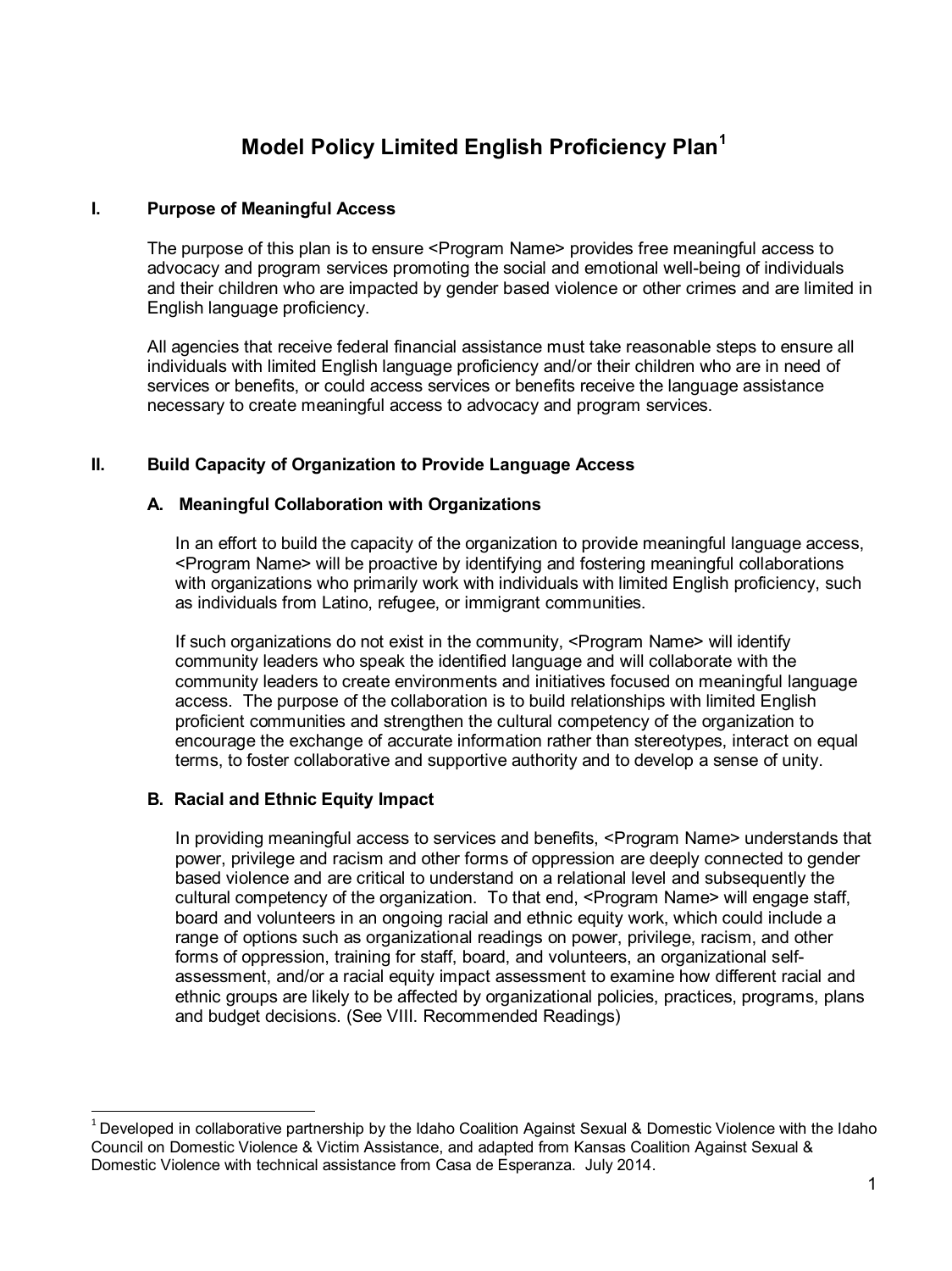#### **III. Language Access Plan**

#### **A. Individuals covered by the plan**

The <Program Name> will provide free meaningful access to all the services provided to persons who are not able to speak, read, write or understand the English language well enough to effectively interact and communicate with service providers:

- 1. Adults and children with limited English proficiency who are in need of services or benefits offered by the program; and
- 2. Adults and children who could access services or benefits offered by the program.

#### **B. Commitment to Provide Meaningful Access**

<Program Name>'s primary focus is to promote the social and emotional well-being of all individuals and/or their children experiencing or impacted by gender based violence.

Therefore, <Program Name> will develop and secure sustainable language resources as needed in both oral and written form so that no individual with limited English proficiency and/or their children will be denied access to information or services.

#### **C. Affirmative Offer of Language Assistance**

<Program Name> staff will be proactive by initiating an offer for language assistance to individuals who have difficulty communicating in English requesting access to <Program Name> the range of advocacy and program services, including vital documents that are critical for accessing federally funded services or benefits or are documents required by law such as:

- 1. Crisis information, Intake forms, confidentiality waivers, safety plans, and all brochures generated by <Program Name> for use by individuals and/or their children experiencing or impacted by gender based violence;
- 2. Community education materials generated by <Program Name> for distribution; and
- 3. Referral information to community or governmental resources.

#### **IV. Utilizing the Language Access Plan**

#### **A. Notice of Right to Language Assistance**

<Program Name> is committed to promoting the social and emotional well-being of individuals (and/or their children) limited in their English language proficiency experiencing or impacted by gender based violence. <Program Name> will compile and maintain the following resources so that individuals with limited English proficiency will be informed of their right to free and timely interpreter services:

1. **LEP Plan:** <Program Name> will utilize the LEP Plan to develop and improve plans to promote the social and emotional well-being of individuals and their children limited in their English language proficiency experiencing or impacted by gender based violence.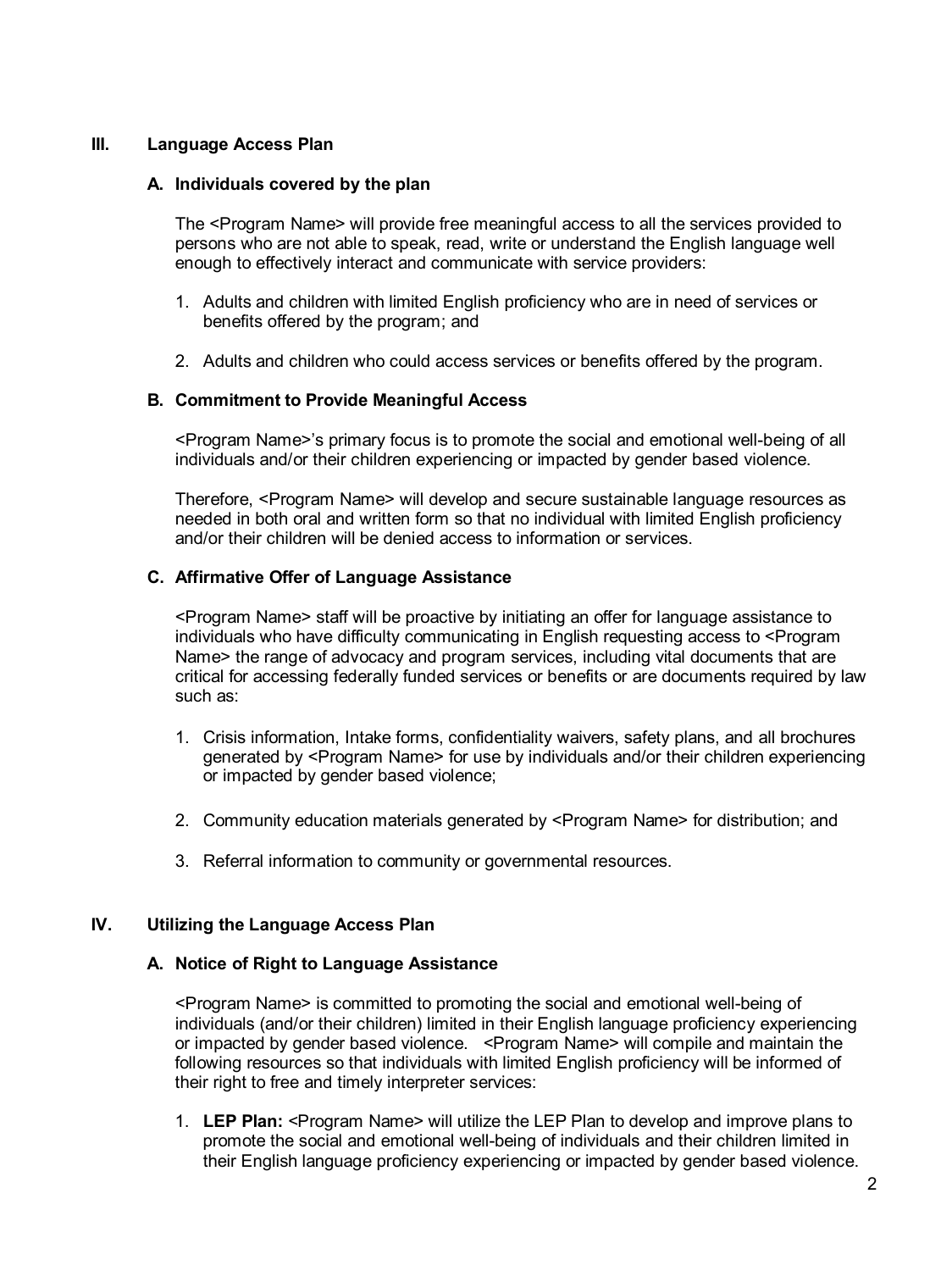- 2. **Notice of Right to Language Assistance Flier**: <Program Name> will have fliers titled "Notice of Right to Language Assistance" available in the languages most commonly encountered in that jurisdiction.
- 3. **"I Speak" Cards**: <Program Name> will display laminated business-sized cards that say in both English and the principal languages "I need a (the appropriate language) interpreter." Organizations are strongly encouraged to seek out resources to ensure that all translations and resources can be checked for correctness and accuracy. "I Speak" cards are available on LEP.gov for organizations to print out. <http://www.lep.gov/ISpeakCards2004.pdf>
- 4. **Language Assistance Posters**: <Program Name> will display posters in intake areas that read "Free interpreter services are available. Please ask for assistance." This statement will be repeated in the principle languages of the service area. Other ways to provide notice to LEP individuals include stating in outreach documents that language services are available from <Program Name>. Announcements could be in brochures, booklets, and in outreach and recruitment information. These statements should be translated into the principle languages and working with community-based organizations and other allies to inform LEP individuals of <Program Name>'s services, including the availability of language assistance services.

# **B. Working with Interpreters**

- 1. **Identify language needed:** <Program Name> will promptly determine the language for which interpreter services are needed, if necessary, with the aid of "I Speak" Flashcards or Language Identification poster, or the use of the phone language line. In addition, when records are kept of interactions with clients, the language used to communicate will be included as part of the record.
- 2. **Do not use minor children:** <Program Name> will not use minor children to interpret, in order to ensure confidentiality of information and accurate communication and to prevent trauma to the child and interference with the parent-child relationship.
- 3. **Medium of interpretations:** <Program Name> will assess which medium of interpretation (telephone or in person) is appropriate based on the presenting situation, available resources and preference of the individual.
- 4. **Competency Standards:** <Program Name> will use interpreters who meet the following competency standards:
	- Has a demonstrated proficiency in and ability to communicate information accurately in both English and the intended language;
	- Understands and follows confidentiality and impartiality rules and is willing to sign a confidentiality agreement;
	- Has a fundamental knowledge in both languages of any specialized terms or concepts;
	- Has sensitivity to the client's culture. And is able to communicate concerns about care or potential resources to the service provider; and
	- Understands and adheres to their role as interpreters without deviating into other roles.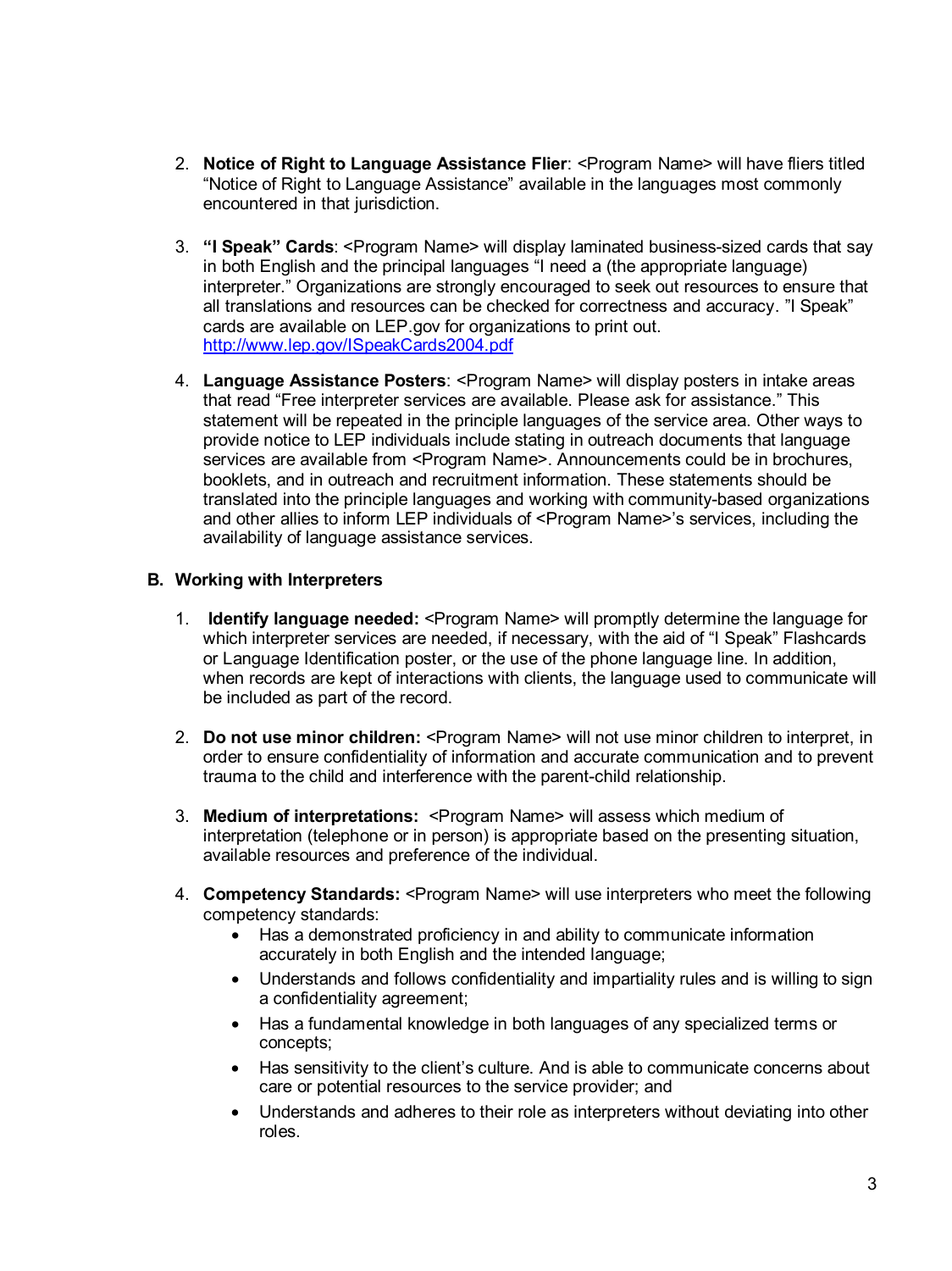# **C. Interpretation Resources (by order of preference)**

1. **<Insert Program Name> Bilingual Staff or Volunteers** <Program Name>'s first resource is its bilingual staff or volunteers to provide the services in the primary language of the individual for whom language assistance is necessary. Bilingual staff and volunteers will be given the opportunity to volunteer their language skills for use as interpreters to assist other staff, volunteers or others providing the services who do not speak the required language. However, due to the fact that interpretation and translation require a special skill set, all bilingual staff and volunteers agreeing to assist as interpreters will be assessed for level of competency and will receive training on interpreting skill and interpreter ethics.

## 2. **Telephone Interpreter Services**

Statewide Hotline and National Hotline

Example: Language Line Services (1-800-367-9559) www.languageline.com, formerly known as AT&T Language Line, provides telephone interpretation in over 140 languages 24 hours a day, seven days a week.

#### **Helpful hints for using Telephone Interpreters**

- Identify the purpose of your call;
- Enunciate and avoid contractions;
- Speak in short sentences:
- Speak slowly and pause frequently;
- Avoid use of double negatives;
- Speak in first person;
- Avoid colloquialisms and acronyms;
- Briefly explain technical terms;
- Check in with interpreter regarding her/his understanding, your rate and pattern of speech. Check in with caller to ensure her/his understanding; and
- Be patient.

#### 3. **In Person Interpreter Services**

Professional Services: <Program Name> will use as its professional interpreting service after determining that it meets the competency standards. (Identify the Program name with whom you have contracted or made arrangements) have/has agreed to provide competent interpreter services. The Program's telephone number is (insert number) and the hours of availability are (insert hours).

## 4. **Family and/or Friends as Interpreters**

Family members or friends of the LEP individual will not be used as interpreters unless specifically requested by that person and after the LEP individual has understood that they have the right to an interpreter at no cost to them and that the use of family or friends as interpreters may undermine the confidentiality of their communication. Whenever possible <Program Name> will accommodate the LEP individual's wishes to have family or friends serve as interpreters and with the understanding that the LEP individual can request an interpreter at any point in time rather than the family member or friend. However, <Program Name> will not use minor children as interpreters. <Program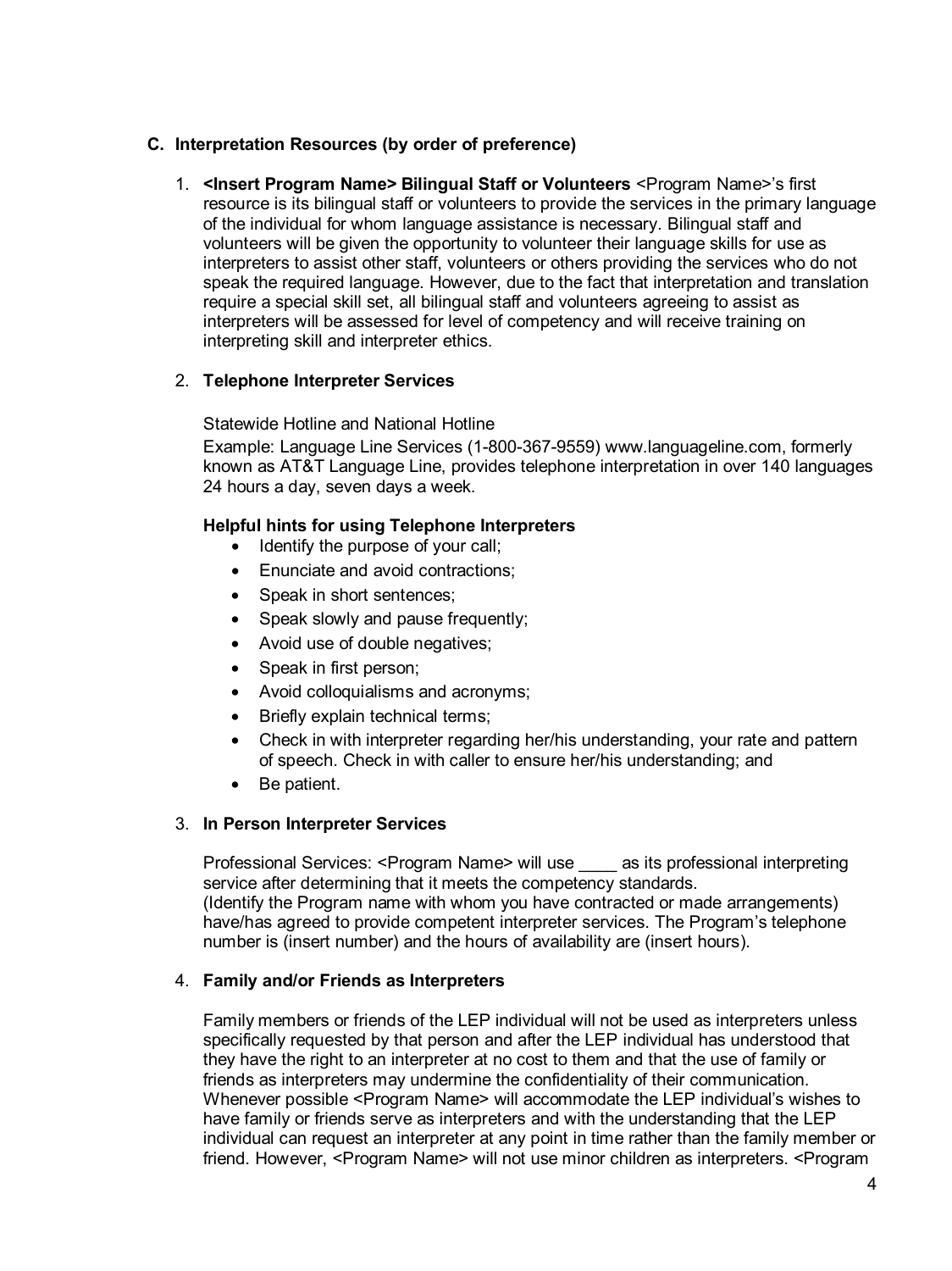Name> will consider issues of confidentiality, privacy, conflict of interest, and interpreter competency when family members or friends have been requested.

## **Things to consider:**

- Was the LEP individual offered free interpreter services?
- Did the LEP individual understand her/his right to free services?
- What is the nature of information being shared?
- What is the level of safety risk for the LEP individual?

#### **D. Translation Resources (written materials)**

<Program Name> has agreed that \_\_% or more of persons within a non-English language group will trigger translation of vital documents or information listed below. For less frequently encountered languages, it still remains necessary to obtain oral interpretation of the content of vital documents when providing services to an individual with limited English proficiency. A current census and other demographic data about the immigrant populations living in the areas will be evaluated each year to ensure that language needs are identified.

#### 1. **What are "Vital Documents or Information"?**

Vital documents or information are those that are critical for accessing federally funded services or benefits or are documents required by law. For the purposes of <Program Name>'s services to survivors and other LEP individuals, the following are deemed vital documents:

- Any and all sexual and domestic violence or related brochures generated by <Program Name> for use by survivors and/or their families or partners;
- Community education materials generated by <Program Name> for distribution;
- Materials directed at families, friends, and partners of survivors;
- Crisis information or referral information to area resources; and
- Intake forms, confidentiality waivers, etc.

#### 2. **Quality Standards for Translated Materials**

<Program Name> uses <Insert Translation Service Name> for translation services. All translated materials are sent to an independent second reader, ideally a native speaker of the intended language, for proof reading, editing, and identifying terms used in ordinary or familiar every day conversation. Whenever possible, a focus group of 3 to 5 native speakers from the linguistic community will review the document for readability, accuracy and use of jargon.

#### 3. **Accessing Translated Materials Online**

If <Program Name> has a website, brochures and documents in other languages will be accessed online at <Program Website>.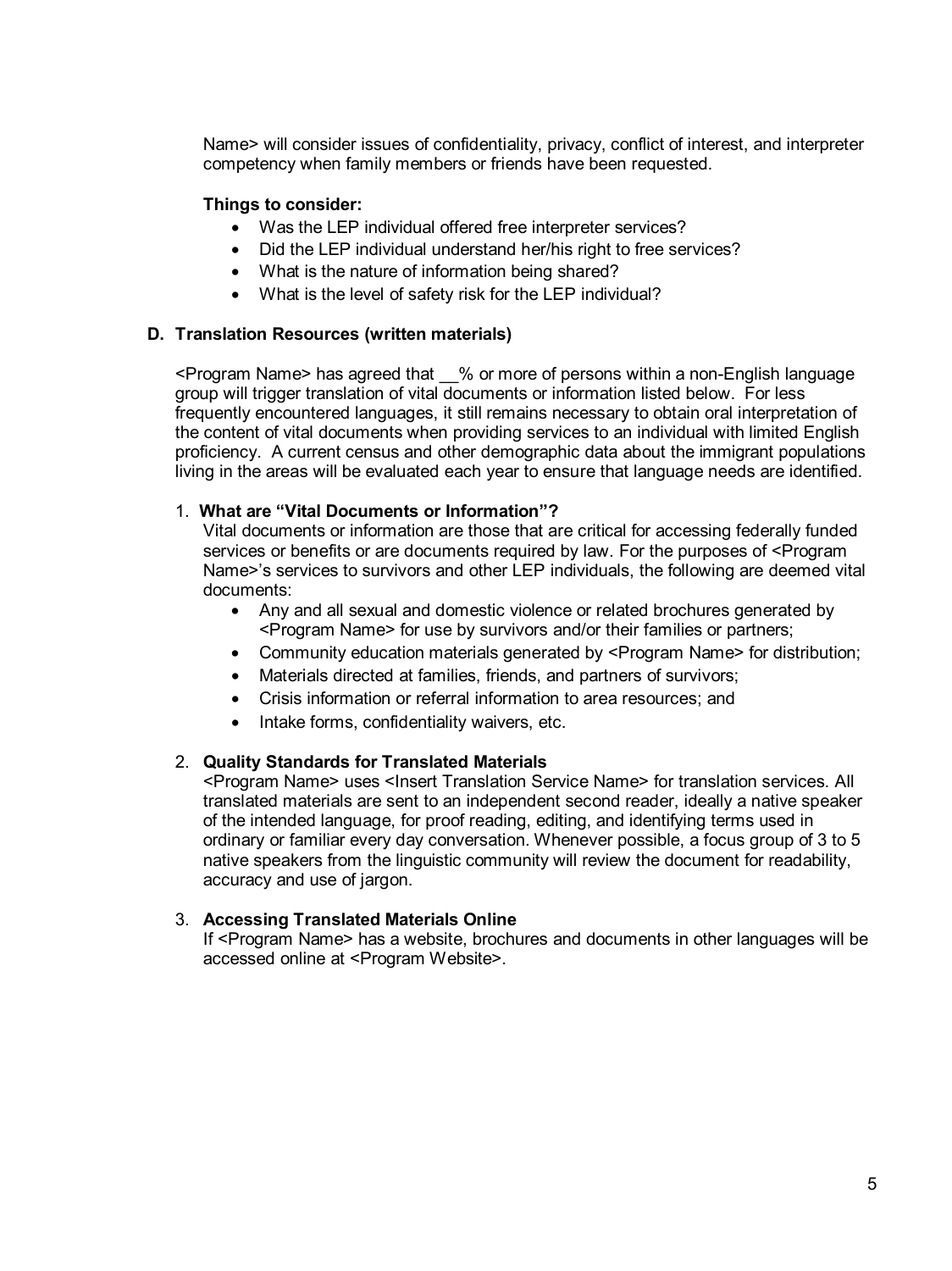# **V. LEP Plan Administration**

### **A. Collection of Language Preference Information**

In order to provide quality services to LEP individuals, <Program Name> must periodically identify the language needs of their LEP individuals. The organization will do so by recording and gathering the following information:

- 1. <Program Name> will record the number of direct requests for services, training and publications in principle languages other than English from survivors and other LEP individuals.
- 2**.** <Program Name> will identify and track the language needs and the language tools used by and offered to their respective clients and community.
- 3. <Program Name> will use Census data, statewide crisis hotline data, school data, court data, and welfare system data or other local government data to assess and track the language needs in the area.

## **B. Staff Training**

<Program Name> will distribute the LEP plan to all staff and will have a current electronic copy available so all staff will be knowledgeable of LEP policies and procedures. One staff may be appointed to monitor implementation of the plan and conduct staff training as needed.

- 1. All staff providing technical assistance, training or receiving in-bound calls will receive annual LEP training, or training upon employment followed by annual trainings thereafter.
- 2. LEP plan information will be incorporated into the <Program Name> employee handbook.
- 3. LEP training will include information on the following topics:
	- Overcoming Racism and Understanding Power, Privilege and Oppression;
	- <Program Name>'s legal obligation to provide language assistance;
	- <Program Name>'s LEP plan and procedures;
	- Responding to LEP individuals;
	- Obtaining Interpreters (phone, face-to-face, training);
	- Using and working with interpreters;
	- Translation procedures; and
	- Documenting language requests.

## **C. Monitoring**

<Program Name> will conduct an annual evaluation of its LEP plan to determine its overall effectiveness, review the progress of stated goals and identify new goals or strategies for serving LEP individuals. The appointed staff will lead the evaluation with the assistance of other staff. The evaluation will include the following: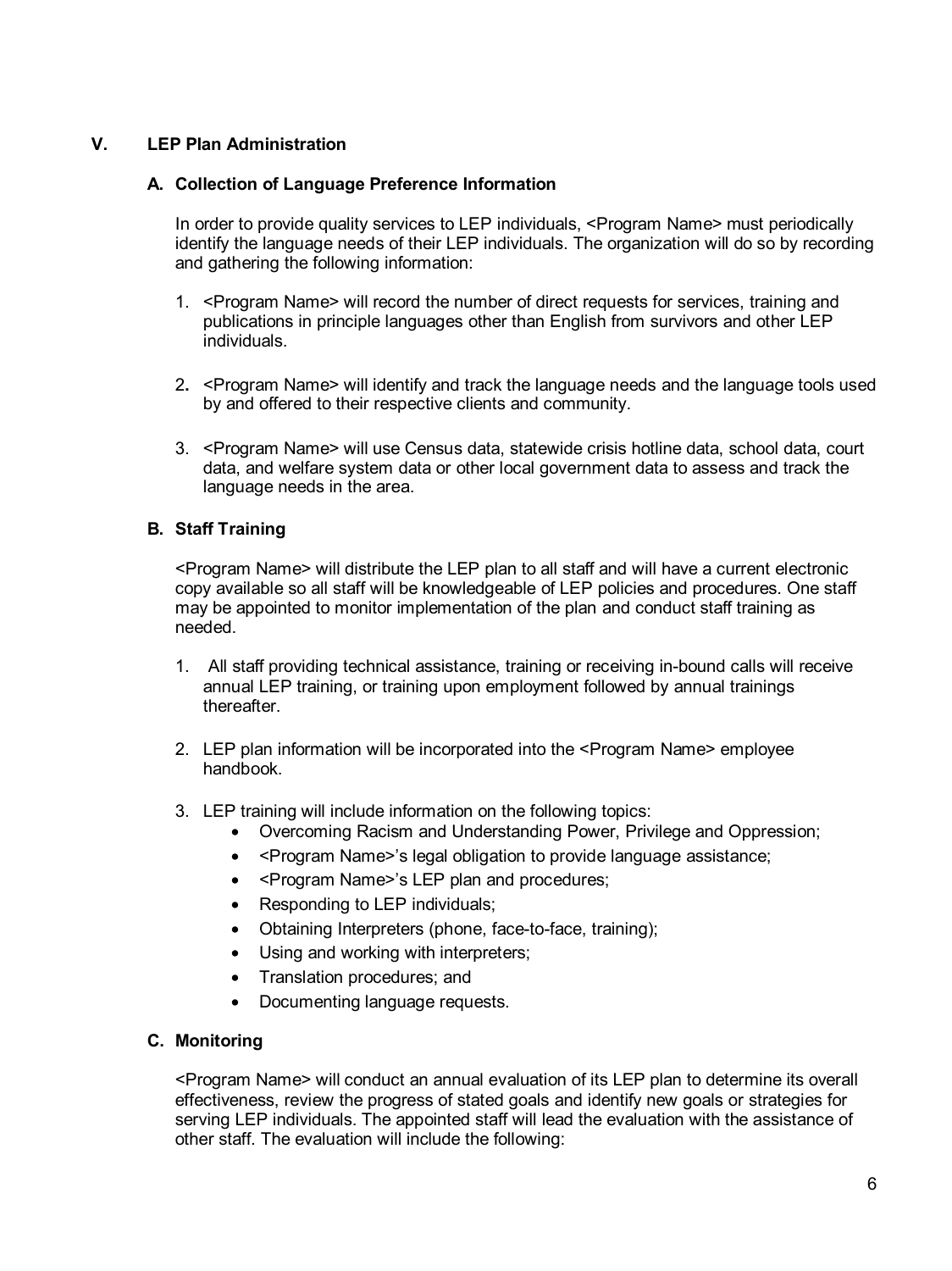- 1. Assessment of the number of LEP individuals in our service area;
- 2. Assessment of the number and types of language requests collected during the past year;
- 3. Assessment of whether existing language assistance services are meeting the needs of LEP individuals; and
- 4. Assessment of whether staff members understand <Program Name>'s LEP plan and procedures, how to carry them out, and whether language assistance resources and arrangements for those resources are up-to-date and still accessible.

## **VI. Definitions**

**Effective Communication:** The Limited English Proficient individual is able to receive information about and understand the range of services available. Further, the individual must be able to meaningfully communicate the circumstances and needs to the service provider. Lastly, the provider needs to be able to address needs and link individuals to services in a way that respects individual autonomy and from a framework of empowerment and social and emotional well-being.

**Gender based Violence:** Gender-based violence is used to describe violence that occurs as a result of the normative role expectations associated with each gender, along with the unequal power relationships between the two genders, within the context of a specific society, including domestic violence, sexual violence, adolescent relationship abuse, and stalking. While women, girls, men, and boys can be victims of gender-based violence, the majority of persons affected by gender-based violence are women and girls, as a result of unequal distribution of power in society between women and men. This is not to say that gender-based violence against men does not exist. For instance, men can become targets of physical or verbal attacks for transgressing predominant concepts of masculinity. Men can also become victims of violence in the family – by partners or children. No person, group, or community is immune from violence.

**Interpretation:** The oral or spoken transfer of a message from one language into another.

**Limited English Proficient (LEP):** A person, who is not able to speak, read, write or understand the English language well enough to allow him or her to interact effectively with or communicate their own needs to service providers.

**Meaningful Access:** The standard of access required of federally funded entities to comply with Title VI's language access requirements, which includes the availability of free language assistance that results in accurate and effective communication in order to effectively access the services and information provided by the organization. Examples include bilingual advocates, materials in multiple languages, videos welcoming individuals impacted by violence in multiple languages to address initial questions until an interpreter is present, materials in the languages that are relevant to your community.

**Primary Language:** Primary languages are the languages other than English that are most commonly spoken by \_\_\_% or more persons in the service area of the Program as determined by <Program Name>'s internal survey and research process. (See page 6.) Currently there is/are (insert number of languages at or above the percentage): (insert languages).